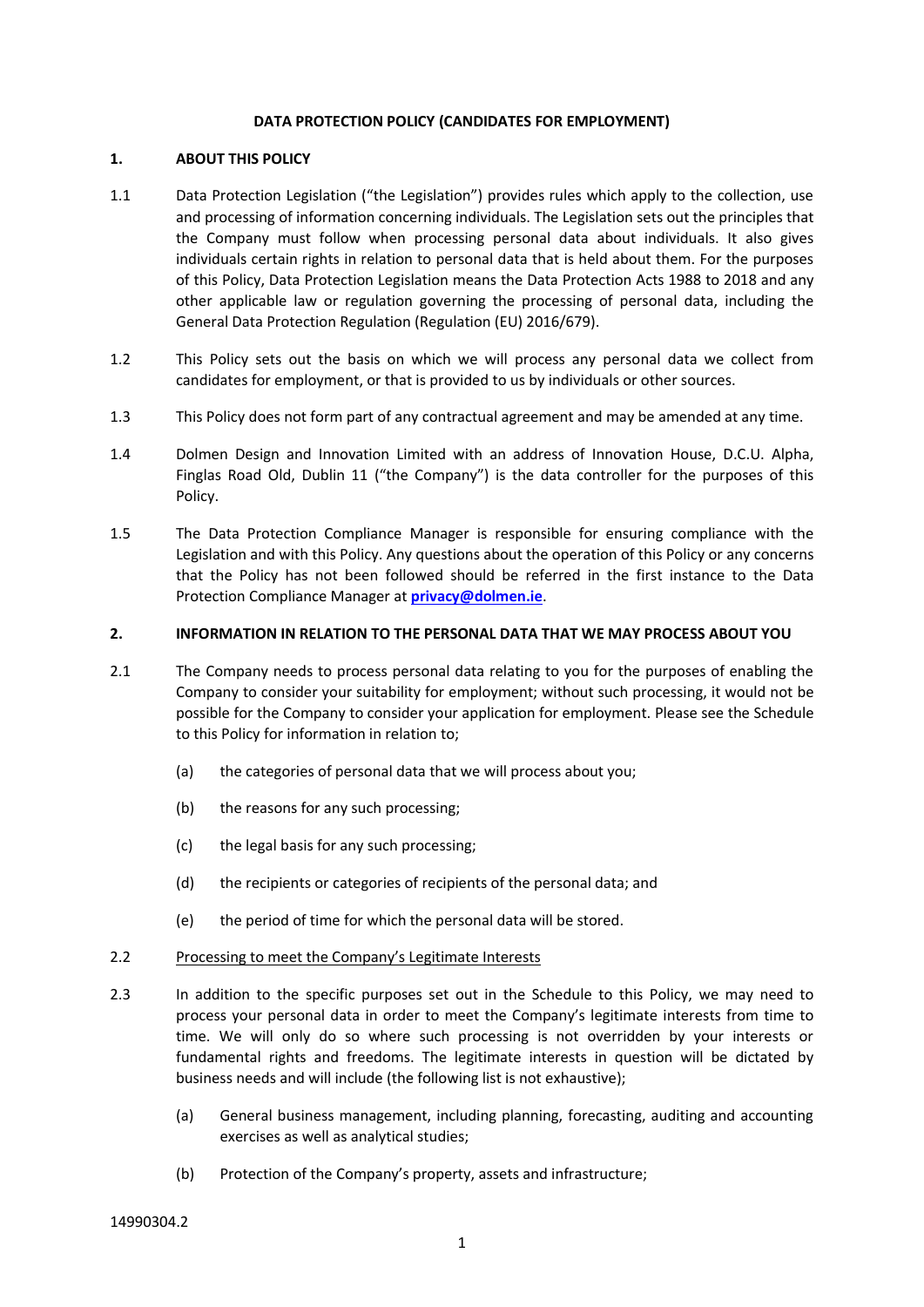(c) Business continuity, including the backup of data and securing of intellectual property and confidential information.

## **3. YOUR RIGHTS IN RELATION TO THE PERSONAL DATA THAT WE MAY PROCESS ABOUT YOU**

- 3.1 As a data subject, you are entitled to:
	- (a) Obtain access to the personal data which is held about you, subject to limited exceptions;
	- (b) Request the rectification or erasure of the personal data held about you;
	- (c) Request the restriction of processing of any personal data concerning you;
	- (d) Object to the processing of any personal data;
	- (e) Exercise your right to data portability; and
	- (f) Lodge a complaint with the Data Protection Commission.

## **4. PROCESSING BY THIRD PARTIES**

- 4.1 We may, from time to time, engage the services of third parties ("data processors") to assist us to perform our functions or obligations, for example, we may engage an external service provider to assist us to carry out reference checks, or perform functions in connection with the application/interview process. Where this occurs, any processing of personal data by the data processor will be in compliance with the requirements of the Legislation. Any such processing will be regulated by a contract between the Company and the relevant data processor. That contract will govern the conditions under which any personal data may be processed, the security conditions attaching to the processing of the data and will require the data processor to delete or return the data to the Company upon completion or termination of the contract.
- 4.2 We may, from time to time, need to seek advice from professional advisers such as lawyers, accountants and doctors in relation to your/the Company's rights and entitlements and/or matters arising in connection with the application/interview process. It may be necessary to share certain records with those professional advisers in that context. Where those records contain personal data relating to you, we will rely on the following legal basis when sharing personal data with such professional advisers;
	- (a) In the context of personal data, we will only share personal data with the Company's professional advisers where necessary for the purposes of compliance with a legal obligation to which the Company is subject; and
	- (b) In the context of special category data, we will only share personal data with our professional advisers where necessary for the purposes of enabling the Company to carry out its obligations or exercise specific rights (or to enable you to carry out your obligations or exercise specific rights) in the field of employment, insofar as it is authorised by EU or Irish law.

# **5. CCTV IN THE WORKPLACE**

5.1 There is CCTV in operation in the Company's office in Innovation House. This CCTV is operated by Invent DCU DAC and they can be contacted at aidan.kearns@dcu.je if you have any queries in respect of the operation of this system.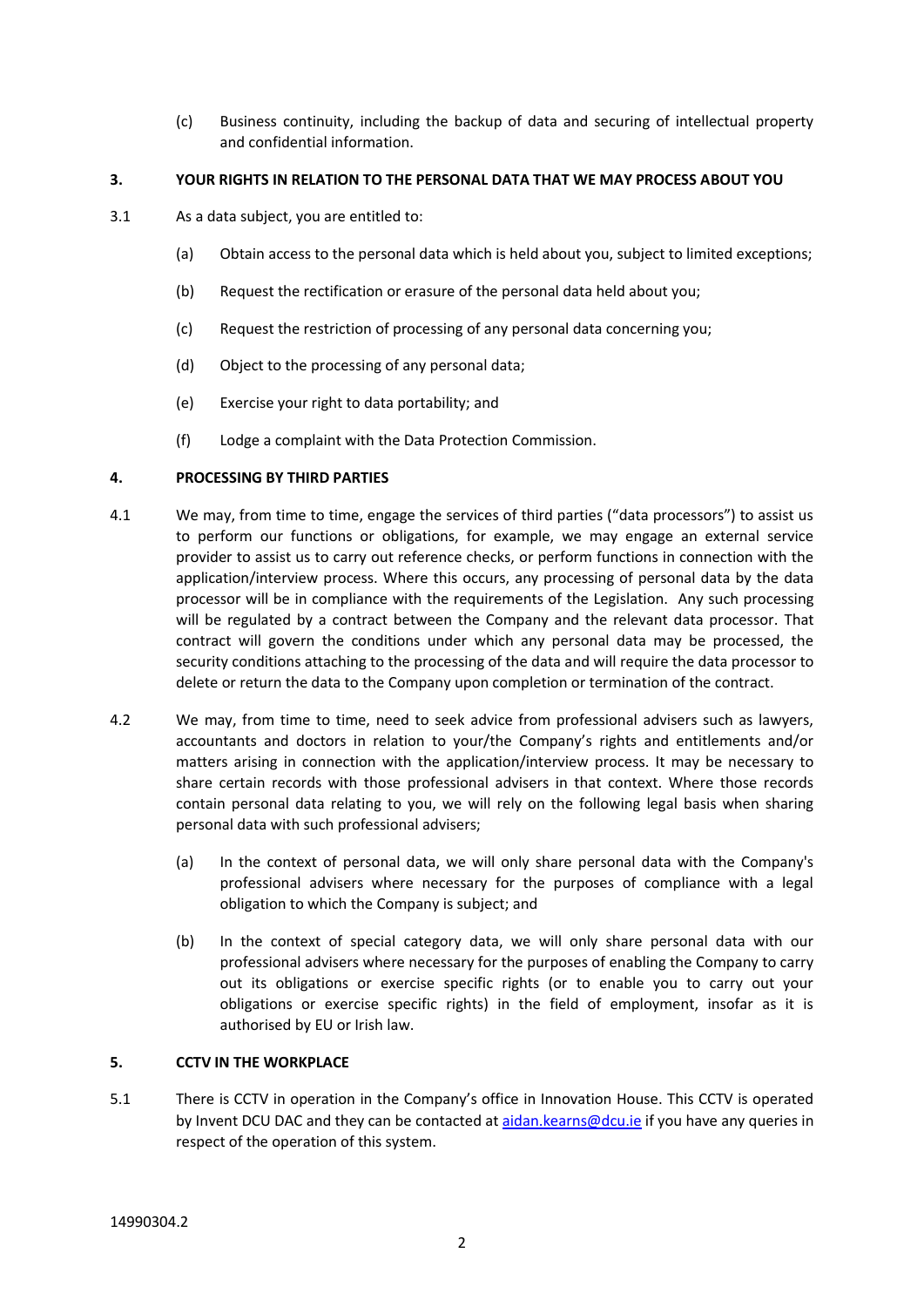- 5.2 Although the Company is not the data controller in respect of any CCTV systems it may request CCTV footage from other data controllers for the purposes of:
	- (a) protecting the safety and security of staff, customers and other individuals who attend at our offices;
	- (b) protecting our assets from damage, disruption, vandalism and other such crime;
	- (c) enabling the investigation of complaints and/or suspicious activity, both inside and outside of our offices, including any issues that give rise to, or arise during the course of, staff disciplinary or grievance proceedings and/or investigations into criminal or potentially criminal matters by An Garda Síochána; and
	- (d) ensuring that the Company is in a position to support/defend any litigation taken by/against it, whether in connection with any investigation carried out pursuant to (c) above or otherwise.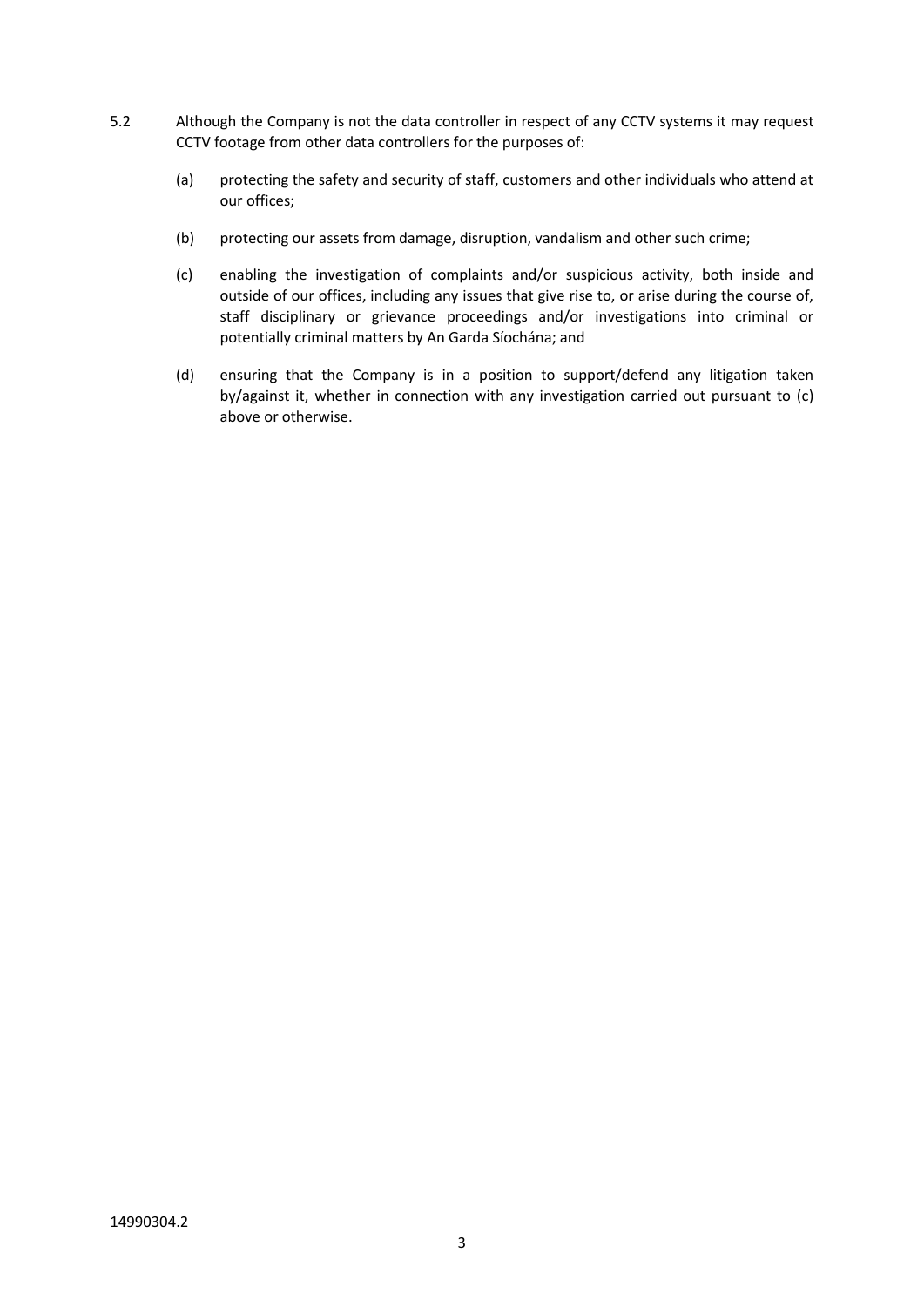# **SCHEDULE**

| Category of data                                                                                                                                                                                                                                            | <b>Purpose of processing</b>                                                                                                                           | <b>Legal basis of processing</b>                                                                                                                                                                                                                                                                                                                                                                                                      | Type of recipient to whom the<br>data may be transferred                                                                                                                                                                                                                                                                                                                                                                                                                                                                                                                                                                                                                                                                                                                                                                                         | <b>Retention Period</b>                                                                                                                                         |
|-------------------------------------------------------------------------------------------------------------------------------------------------------------------------------------------------------------------------------------------------------------|--------------------------------------------------------------------------------------------------------------------------------------------------------|---------------------------------------------------------------------------------------------------------------------------------------------------------------------------------------------------------------------------------------------------------------------------------------------------------------------------------------------------------------------------------------------------------------------------------------|--------------------------------------------------------------------------------------------------------------------------------------------------------------------------------------------------------------------------------------------------------------------------------------------------------------------------------------------------------------------------------------------------------------------------------------------------------------------------------------------------------------------------------------------------------------------------------------------------------------------------------------------------------------------------------------------------------------------------------------------------------------------------------------------------------------------------------------------------|-----------------------------------------------------------------------------------------------------------------------------------------------------------------|
| Personal data collected during<br>the course of the<br>application/interview process<br>(as recorded in any application<br>form completed by you, your<br>CV, correspondence between<br>you and the Company,<br>interview notes, reference<br>checks, etc.) | To consider the data subject's<br>suitability for employment<br>In respect of retention only: to<br>enable the support/defence of<br>legal proceedings | The processing is necessary in<br>order to take steps at the<br>request of the data subject<br>prior to entering into a<br>contract<br>In respect of retention only:<br>the processing is necessary for<br>the purposes of the legitimate<br>interests pursued by the data<br>controller (as detailed in the<br>"purpose of processing"<br>column), taking into account<br>the fundamental rights and<br>freedoms of the data subject | The Company's HR Team and<br>those members of management<br>responsible for assessing the data<br>subject's suitability for<br>recruitment to employment<br>During the retention phase,<br>personal data may only be<br>accessed if required for the<br>purposes of (i) complying with a<br>legal obligation; (ii) responding to<br>a request received from the data<br>subject; or (iii)<br>supporting/defending legal<br>proceedings. In the case of the<br>first two scenarios, the data may<br>be accessed by authorised<br>members of the IT and HR Teams<br>or our IT external support<br>providers, as required to comply<br>with the relevant request. In the<br>case of the third scenario, the data<br>may be shared with the<br>Company's nominated solicitors<br>and any other parties, as may be<br>directed by the Company's legal | Duration of the<br>assessment process plus<br>14 months, commencing<br>on the date on which the<br>successful candidate is<br>appointed to the role in<br>issue |
|                                                                                                                                                                                                                                                             |                                                                                                                                                        |                                                                                                                                                                                                                                                                                                                                                                                                                                       | advisors.                                                                                                                                                                                                                                                                                                                                                                                                                                                                                                                                                                                                                                                                                                                                                                                                                                        |                                                                                                                                                                 |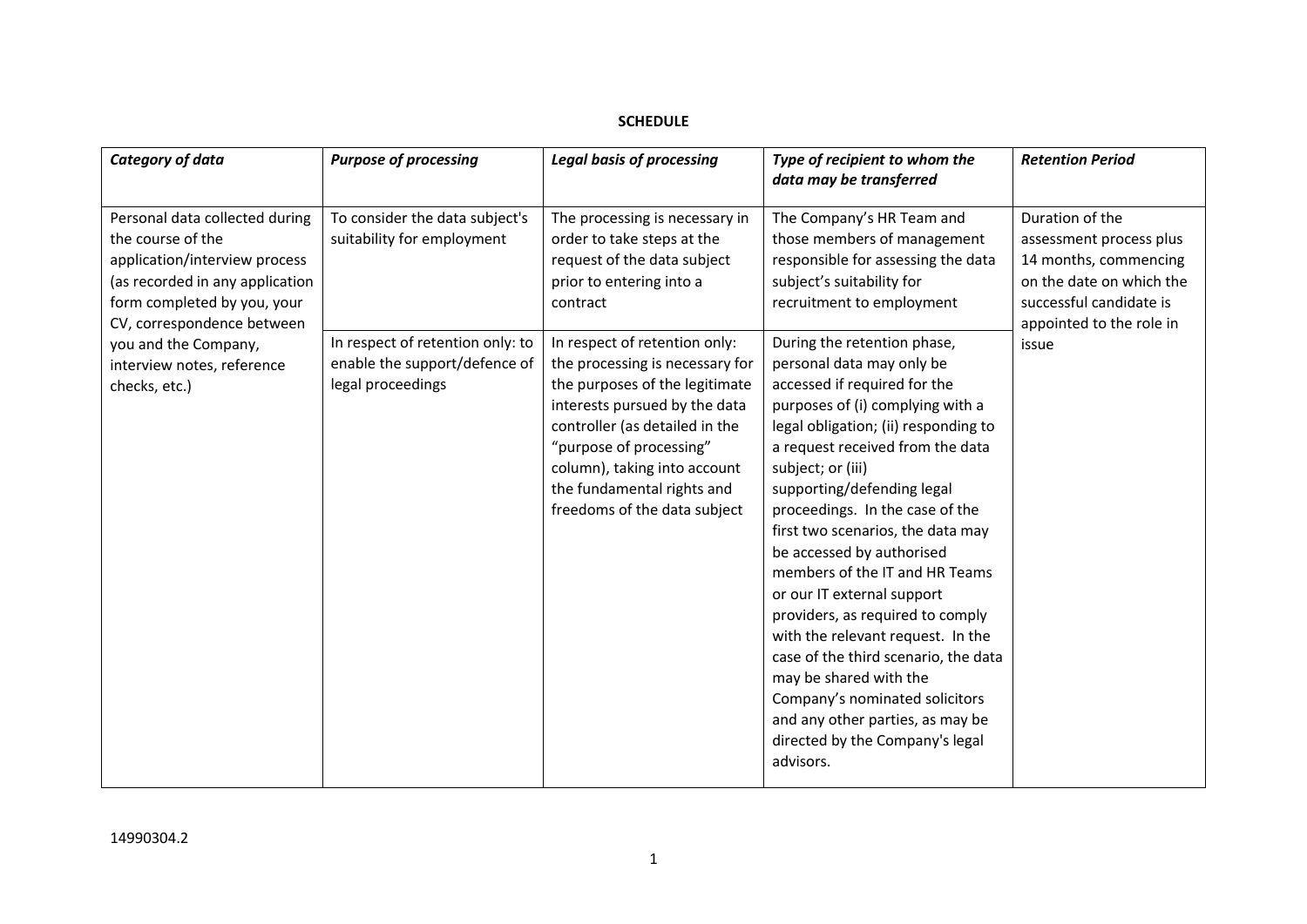| Category of data                                                                                                                                                                                                                                                                                                                     | <b>Purpose of processing</b>                                                                                                                                                                                                                                                             | <b>Legal basis of processing</b>                                                                                                                                                                                            | Type of recipient to whom the                                                                                                                                                                                                                                                                                                                                                                                                                                                                                                                                                                                                                     | <b>Retention Period</b>                                                                                                                                         |
|--------------------------------------------------------------------------------------------------------------------------------------------------------------------------------------------------------------------------------------------------------------------------------------------------------------------------------------|------------------------------------------------------------------------------------------------------------------------------------------------------------------------------------------------------------------------------------------------------------------------------------------|-----------------------------------------------------------------------------------------------------------------------------------------------------------------------------------------------------------------------------|---------------------------------------------------------------------------------------------------------------------------------------------------------------------------------------------------------------------------------------------------------------------------------------------------------------------------------------------------------------------------------------------------------------------------------------------------------------------------------------------------------------------------------------------------------------------------------------------------------------------------------------------------|-----------------------------------------------------------------------------------------------------------------------------------------------------------------|
|                                                                                                                                                                                                                                                                                                                                      |                                                                                                                                                                                                                                                                                          |                                                                                                                                                                                                                             | data may be transferred                                                                                                                                                                                                                                                                                                                                                                                                                                                                                                                                                                                                                           |                                                                                                                                                                 |
| Special category data<br>collected during the course of<br>the application/interview<br>process (such data will not be<br>sought by the Company during<br>the interview/assessment<br>process however we recognise<br>the possibility that such data<br>may be provided to the<br>Company, either by you<br>during the course of the | To enable the Company to<br>assess the working capacity of<br>the data subject (noting the<br>rights and obligations<br>conferred on the Company<br>pursuant to the Employment<br>Equality Acts and the Safety,<br>Health and Welfare at Work<br>Act and caselaw deriving<br>thereunder) | The processing is necessary<br>for the purposes of carrying<br>out the obligations and<br>exercising specific rights of the<br>controller or of the data<br>subject in the field of<br>employment (as authorised by<br>law) | The Company's HR Team and<br>those members of management<br>responsible for assessing the data<br>subject's suitability for<br>recruitment to employment (and<br>the Company's occupational<br>health provider, where required)                                                                                                                                                                                                                                                                                                                                                                                                                   | Duration of the<br>assessment process plus<br>14 months, commencing<br>on the date on which the<br>successful candidate is<br>appointed to the role in<br>issue |
| interview/assessment process<br>or as a result of a pre-<br>employment medical). Where<br>such data is provided to the<br>Company, any processing will<br>be for the purposes outlined<br>in this Schedule.                                                                                                                          | In respect of retention only: to<br>enable the support/defence of<br>legal proceedings                                                                                                                                                                                                   | In respect of retention only:<br>the processing is necessary for<br>the establishment, exercise or<br>defence of legal claims                                                                                               | During the retention phase,<br>personal data may only be<br>accessed if required for the<br>purposes of (i) complying with a<br>legal obligation; (ii) responding to<br>a request received from the data<br>subject; or (iii)<br>supporting/defending legal<br>proceedings. In the case of the<br>first two scenarios, the data may<br>be accessed by authorised<br>members of the IT and HR Teams<br>or our IT external support<br>providers, as required to comply<br>with the relevant request. In the<br>case of the third scenario, the data<br>may be shared with the<br>Company's nominated solicitors<br>and any other parties, as may be |                                                                                                                                                                 |